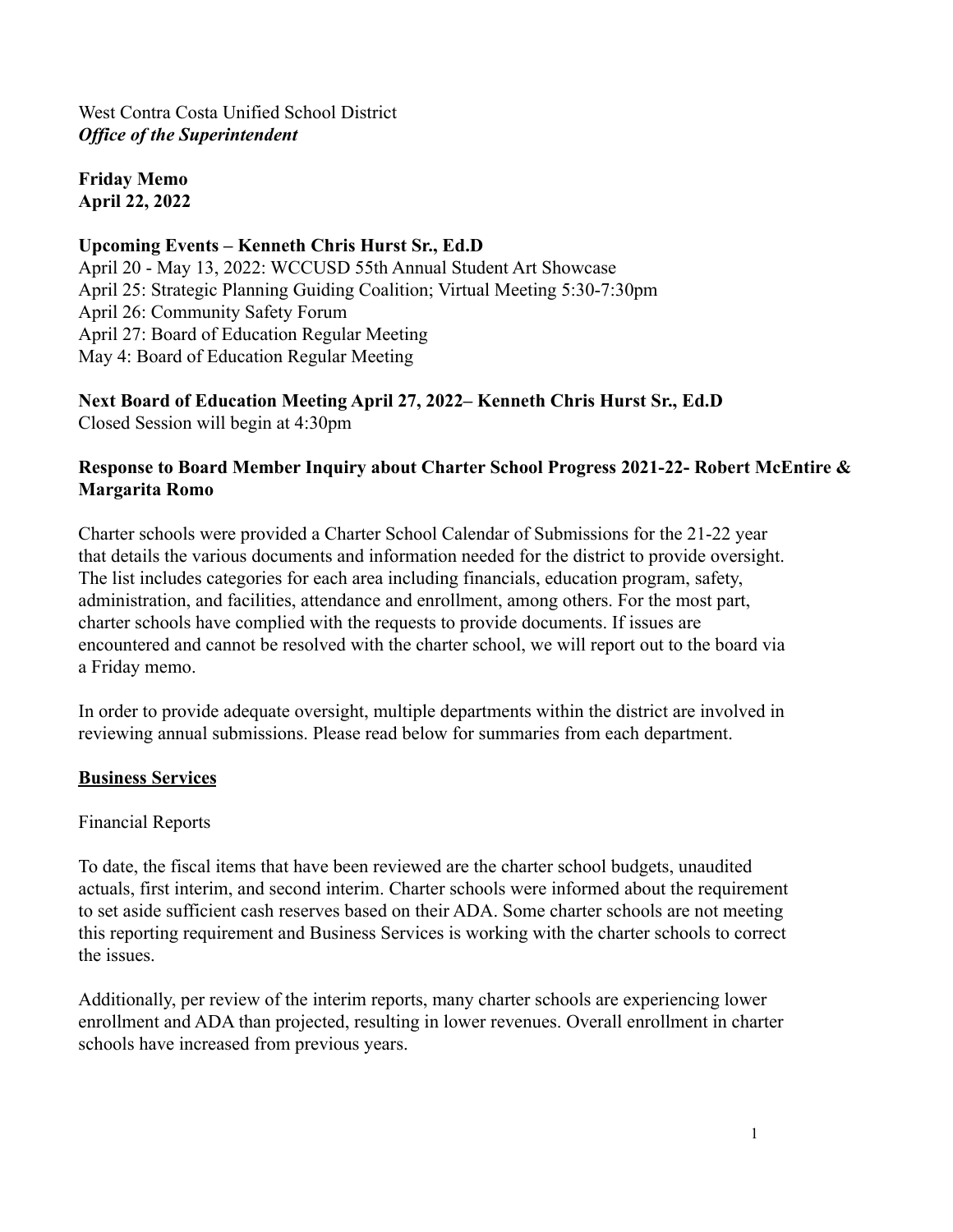#### Compliance with Parcel Tax Settlement Agreement

In order to receive parcel tax revenues from the district, charter schools are required to provide an income statement, among other items, detailing the parcel tax revenues received and expended each year. This information is due in September each year for the previous fiscal year and must be presented on the charter school's financial audit report each year (usually due in December).

Alternatively, charter schools can engage their auditors to complete a parcel tax audit which would satisfy this part of the agreement, once provided to the district. All charter schools have met the requirements of the parcel tax settlement agreement to date, with the exception of Richmond College Prep. According to the school, their auditor is working on a Measure T Parcel Tax Audit. Business Services wrote a letter to the school indicating their failure to provide the Measure T revenues and expenditures on an audit report or a Measure T audit in a timely manner. This year, financial audit reports were due January 31st. Richmond College Prep received an extension to submit their audit by February 28th which is when the district would have expected to see the Measure T revenues and expenditures on the audit report or a Measure T audit.

#### Other Items

When Summit Tamalpais was granted approval of their renewal petition on December 22, 2020, a letter was issued requiring the school to provide quarterly reports regarding the data reflected in the conditions detailed in the letter beginning in the 2021-22 year. Summit Tamalpais submitted their first quarterly report covering the third quarter of 2021-22 on April 11, 2022. The district has written to the school to inform them they are out of compliance with the first three quarters of the year and request they be submitted as soon as possible. Staff has communicated the due dates for future reports as follows:

- Q1 July, August, and September Due October 15th
- Q2 October, November, and December Due January 15th
- Q3 January, February, and March Due April 15th
- Q4 April, May, and June Due July 15th

#### **Education Services**

Education Services is working on reviewing English Learner Master Plans for the schools that have provided them. Business Services is following up with four schools that have not provided their plans.

#### **Human Resources**

Human Resources is working on reviewing charter school teacher credentials.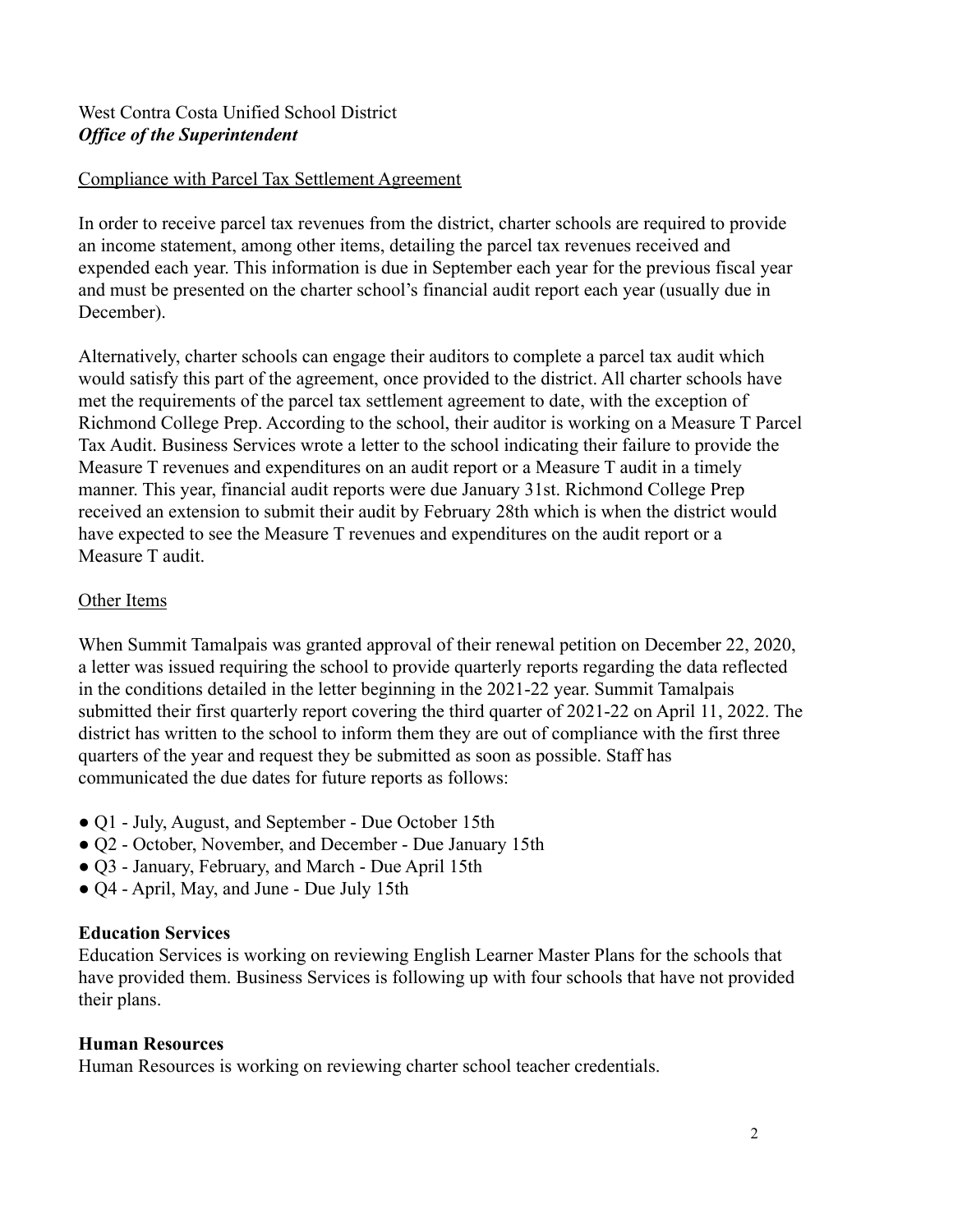### **Facilities**

The Facilities Department was successful in negotiating long term facilities use agreements with Richmond College Preparatory and Invictus Academy. Caliber: Beta Academy is on track to move to a new facility on the North Campus site in the fall. The terms for each agreement are as follows:

- Caliber: Beta Academy July 1, 2017 to June 30, 2057
- Invictus Academy July 1, 2021 to June 30, 2025
- Leadership Public Schools April 26, 2012 to date at which the charter school is ineligible for to receive and/or occupy the Facilities under the Charter School Facilities Program, unless the Agreement is otherwise earlier terminated as provided in the Agreement.
- Richmond College Preparatory July 2021 to June 30, 2026

# **Contract Update for the 4/27/22 Board Meeting – Robert McEntire-Mary Kitchen & Team**

# **Bay Area Community Resources – Community Engagement- Dover Elementary and Lake Elementary**

The original contract is amended as follows:

Adding coach recess services at Lake and Dover Elementary:

Lake:1 Recess Coordinator

Commitment: M-F, 8:15 am – 1:45 pm.

Effective Dates: Aug 16, 2021 - Nov 13, 2022

Dover:1 Recess Coordinator

Commitment: M-F, 8:15 am – 1:45 pm.

Effective Dates: Aug 16, 2021 - June 8, 2022

The Recess Coordinator will run a program focused on teaching and organizing safe and inclusive games during recess. They will teach and promote conflict resolution tools to encourage safe and inclusive play. This position is specifically designed to promote daily physical activity as the norm for students less likely to participate.

Delay in amendment due to funding allocation [Link to Additional Information](https://drive.google.com/file/d/1aARu1Br0rdlIteli8GzzSONlM6YMlqhM/view?usp=sharing)

### **Bay Area Community Resources – Expanded Learning Dept.**

BACR will provide summer enrichment at Obama, Dover, and Nystrom. Programming will take place from 12:00 PM-5:30 PM between June 21st thru July 21st, 2022 for 4 days per week. Each program will serve up to 200 students.

[Link to Additional Information](https://drive.google.com/file/d/1W6lV1jvBcKUCwevhMu6n8IFmq3DaA9lH/view?usp=sharing)

### **Bay Area Community Resources – Richmond High School**

The Original contract is amended as follows:

Bay Area Community Resources will have an additional counselor therapist at Richmond High School and will provide the additional services: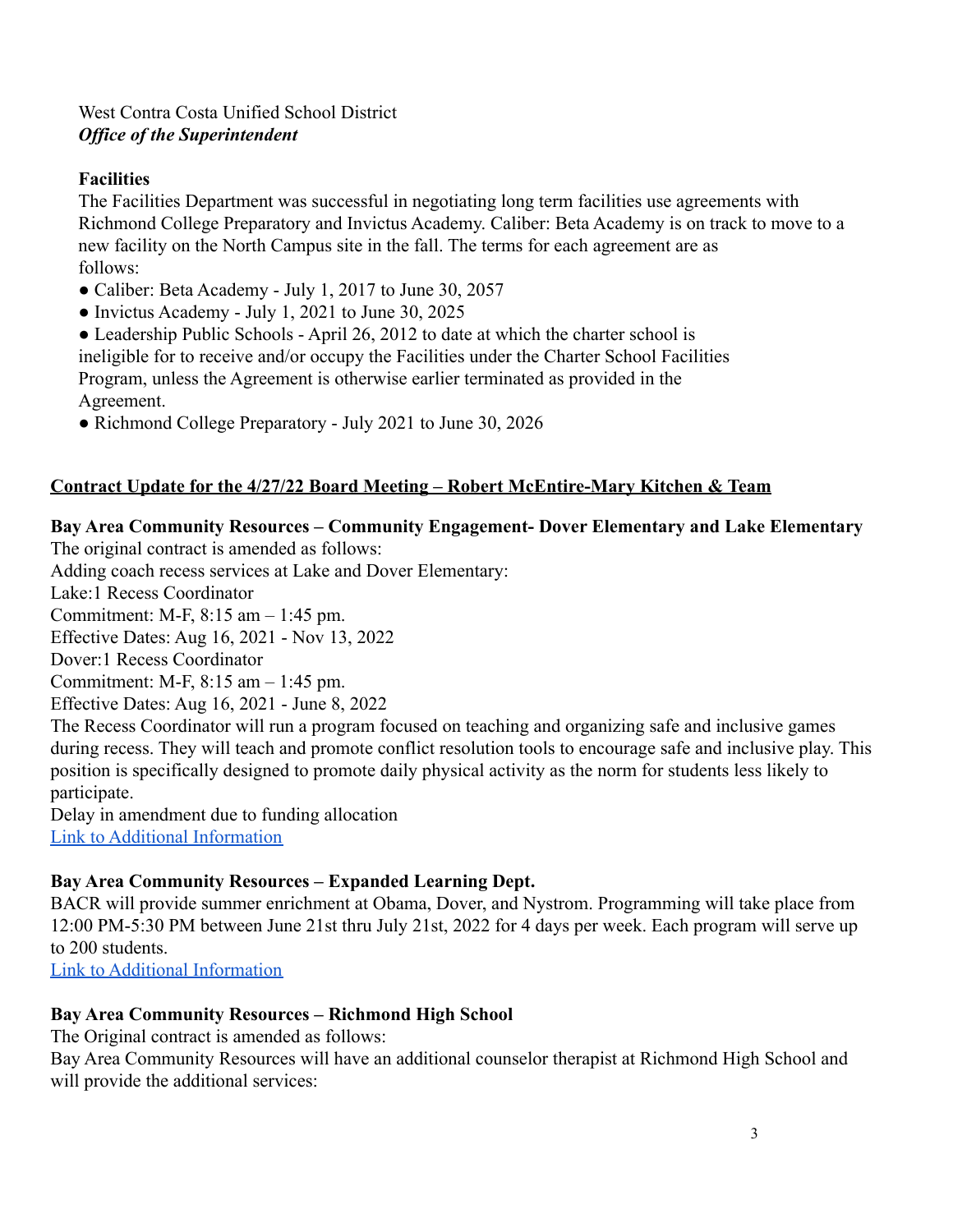The Crisis Counselor will address the initial crisis to a manageable situation and pass it on to a regular therapist or outside agency if ongoing therapy is indicated. A Crisis Counselor may see students several times to address the current crisis. The Crisis Counselor services respond to the many emotional needs at Richmond High including traumatic events, grief and loss, peer and partner problems, home issues and more. We may provide one-time crisis response, short-term therapy/counseling, assessment of needs and assets, and referral to other providers if continuing services are indicated.

Services will be provided 5 days per week, 8:30 am - 4:30 pm. 1 therapist 1 FTE [Link to Additional Information](https://drive.google.com/file/d/19N1tXJsLj-9mB2_ULIKgJiD0RaOIo26S/view?usp=sharing)

### **Common Vision – Community Engagement – Peres Elementary and King Elementary**

Common Vision's mission is to directly connect children with the living world around them. Common Vision works with school communities to build campus green spaces, develop hands-on outdoor learning programs and improve access to fresh foods. The programs' objectives are to 1) set up and maintain the physical infrastructure needed for a hands-on outdoor learning program; 2) provide all needed supplies and materials; 3) facilitate outdoor learning and stewardship activities, aligned with subject areas and instructional goals, with specialist instructors working alongside classroom teachers.

Services will be provided at Peres and King Elementary school.

Peres - 1 instructor-coordinator 2 days/week 7 hours per day

King - 1 instructor-coordinator 3 days/week 7 hours per day

[Link to Additional Information](https://drive.google.com/file/d/1Y0qQSLopkeEJ6hibWus7TGvQRW7yvPyb/view?usp=sharing)

### **Contra Costa Health Services – Community Engagement**

Contra Costa Health Services will provide the following services:

Behavioral Health Services: The work of the MHCS will include providing client-centered mental health counseling for both Medi-Cal and non-Medi-Cal students, supporting the improvement of school climate, implementing positive behavioral interventions and support, collaborating, and supporting school site staff. School-Based Health Clinics: To provide youth-friendly medical, dental and behavioral health services to youth through school-based clinics. Schedule varies by site, each site will receive between 1-5 days/week of clinic services. Each clinic day is between 4 and 8 hrs. Part of the agreement also includes; The County will employ one (1) full-time Mental Health Clinical Specialist (MHCS) assigned to Helms Middle School, and the District agrees to pay \$35,000 annually for such employment. The County agrees to pay for the remainder of the salary and the benefits costs for this position.

See the proposal and agreement 28-935 attached for more details. [Link to Additional Information](https://drive.google.com/file/d/1iDR7SFoPm2wBHU0pET-blMaHWK52Oszw/view?usp=sharing)

### **D&D Integrated Solutions – Chavez Elementary**

Procurement: District will utilize Piggyback Bid PEPPM-CA 528899-123 through D&D Integrated Solutions for the procurement of Promethean Panels for Chavez Elementary School. At Chavez Elementary, the technology is out of date and not well aligned to the ever evolving and improving programs used daily by teachers and students. The Smart Boards will allow teachers to teach from the front of the room, provide more hands-on learning, clearer visuals and tools to support improved classroom routines and procedures such as timers, screen shots and a variety of math tools. This proposal will make learning both more engaging for students and more efficient for teachers.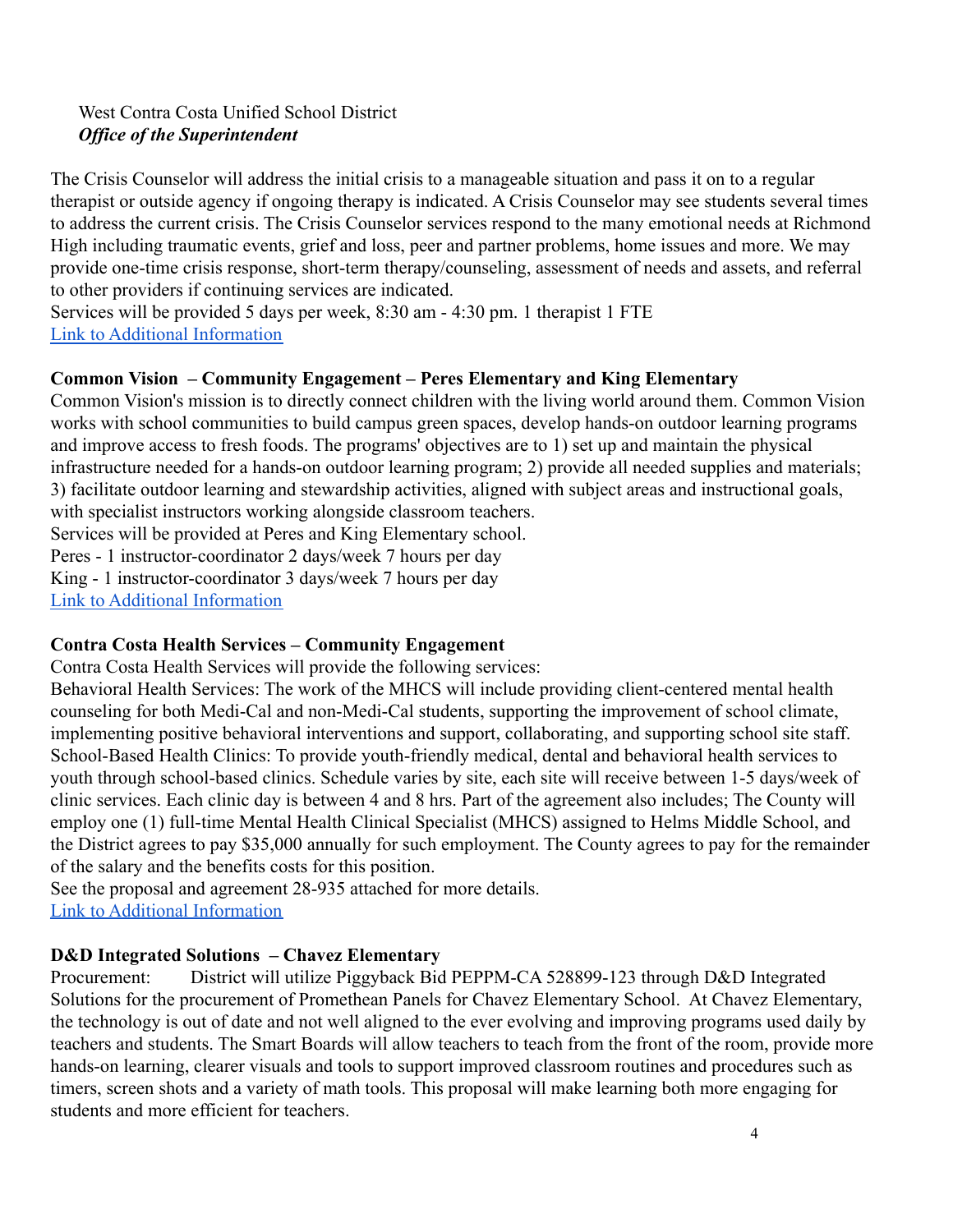#### [Link to Additional Information](https://drive.google.com/file/d/1bxfFs9Iokkvld_dUO4DQzfpjD_upSAH7/view?usp=sharing)

#### **East Bay Center for the Performing Arts – Community Engagement - Grant, King, Nystrom, Obama and Stege**

The Original contract is amended as follows:

The East Bay Center for the Performing Arts will provide services at the additional school sites; Grant, Nystrom, Obama, and Stege in addition to King Elementary as stated in the original contract. EBC will provide music and performing arts classes during the school day, with the goal of building students; skills in the arts and positively impacting student achievement, socio-emotional health, and school climate. Services will be provided 3-4 days per week at each site, 3-6 hours per day depending on the number of classrooms and bell schedule. Each student at every school will receive at least one 30-45 min class once per week. Grant, King, Nystrom, Obama:2 staff (.4 FTE each), 4 days per week Stege: 2 staff (.2 FTE each), 2 days per week. Delay in contract due to funding allocations. [Link to Additional Information](https://drive.google.com/file/d/1LqriAwegRzCMjJ5FW1FgCfVecsC_oT2B/view?usp=sharing)

## **Edventure More – Expanded Learning**

EDMO will be providing full day summer enrichment at Chavez, Verde, and Stewart. Program will take place from 8:30am-5:30pm between June 21st-July 21st, 2022. Each program will serve up to 200 students. [Link to Additional Information](https://drive.google.com/file/d/1080lrPYwgdTACSGSEIB1l4nXxH4jpI-O/view?usp=sharing)

#### **Interpreting Consulting Services – Special Education**

Provides translation and sign language services to ensure access for deaf/hard of hearing students and parents.

#### **Littera Education Inc. - Washington Elementary**

The original contract is amended as follows:

Adding additional services at Washington Elementary:

Littera Education will provide a tutoring curriculum that includes awareness, phonics, vocabulary knowledge generation, argument, and comprehension. 10 weeks of Littera provided tutoring, for half-hour sessions three times per week at a 2:1 ratio. Tutors will not be physically on-site but will provide virtual after-school tutoring to students at Washington Elementary School.

Original Exhibit B attached for services being provided at several sites.

Bayview, Chavez, Collins, Coronado, Dover, Downer, Ellerhorst, Highland, Fairmont, Ford, Grant, Harding, King, Lake, Lincoln, Mira Vista, Montalvin, Murphy, Nystrom, Peres, Riverside, Sheldon, Stewart, Tara Hills, Verde, Washington, Michelle Obama, Betty Reid Soskin MS, DeJean MS, Helms MS, Hercules MS, Pinole MS, Korematsu MS.

[Link to Additional Information](https://drive.google.com/file/d/1S4cx9RlllBtYZogyvL3WlJe3yPsyZjw6/view?usp=sharing)

#### **Moss Adams LLP - Business Services**

On October 18, 2017, the WCCUSD board of education approved an amendment to the agreement with Moss Adams LLP to complete phase 2 of the Forensic Accounting Investigation Review which involves the review of the recommendations to verify implementation. These recommendations came from the Vicenti, Lloyd  $\&$ Stutzman Forensic Accounting Investigation completed in 2016. Due to the COVID-19 pandemic and staff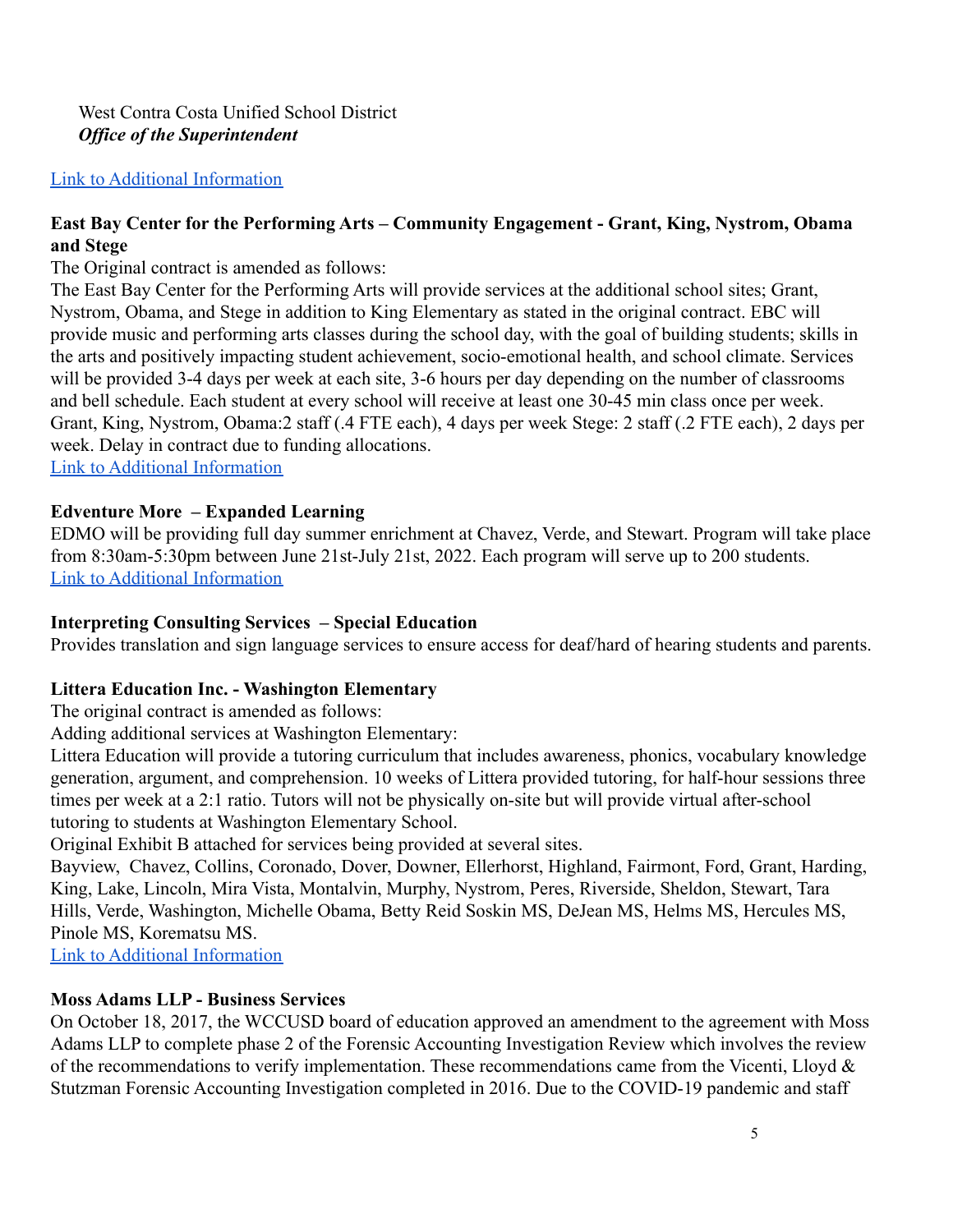shortages, phase 2 has been delayed and is planned to take place in FY 2021-22. Phase 2 is anticipated to cost \$50,000 plus no more than 5% of the contract amount for reimbursable expenses (\$2,500). [Link to Additional Information](https://drive.google.com/file/d/18AWVBUi-bCLQG07gmUUFfRut41PeemX4/view?usp=sharing)

## **Social Policy Research Associates – Expanded Learning**

SPR will provide the following services: Collaborate with WCCUSD to strengthen their evaluation and continuous learning process (alignment of program plan, quarterly reports, annual outcome measures, and continuous quality improvement plans); provide feedback on how to modify POA as needed. Identify evaluation quality measures beyond the PQA and outcome measures; Conduct up 20 phone interviews with key stakeholders including school district staff, parent representatives, community partners and agency directors. Conduct 2 focus groups with school site community outreach staff and community schools managers; Collect data that is relevant to the 21st Century APR reporting; Prepare draft and final memo for WCCUSD staff and stakeholders highlighting findings from interviews and outlining implications for WCCSD planning for the FY 2021-2022 school year; Present on findings to key stakeholders (as requested); Prepare 21st Century APR Reporting for WCCUSD. 5,000 students / 400 staff [Link to Additional Information](https://drive.google.com/file/d/1X-TAVLiPTyChz1EoCUV-ChbmleOGLHVC/view?usp=sharing)

### **Sylvan – Shannon Elementary School**

The Original contract is amended as follows: Adding services at Shannon Elementary School

- 36 hours of student academic intervention support in English Language Arts or Mathematics
- Students will be selected by Shannon Elementary utilizing STAR scale results and then post assessed using the STAR Renaissance assessment test by Sylvan Learning.
- Assessment results & school data will be used to place students in groups of 8
- Sylvan will provide pre and post-test data to Shannon Elementary

Shannon Elementary agrees to initially notify parents/guardians of Sylvan services to be provided Instruction will be delivered 4 days per week (Monday, Tues, Wednesday, and Thursday for 50 minutes sessions during the school day.

School being served in the original contract: Mira Vista [Link to Additional Information](https://drive.google.com/file/d/1_46RhVC7NbqjeqMnpzYsyQ4WK9eQjR5Y/view?usp=sharing)

# **West Contra Costa Public Ed Fund – West Coast Chess Alliance – Mira Vista Elementary**

The original contract is being amended as follows: Add additional classes at Mira Vista Elementary School; WCCA's mission is to utilize the many educational and social benefits of playing chess, to engage, enrich and empower young minds living in at-risk neighborhoods to develop critical and strategic thinking skill sets to help them be successful both academically and in life. The program objective is to develop and provide chess enrichment programming for individual schools for both after-school and in school. The chess program will be providing a mentally stimulating fun activity that will engage students in the learning process. It also teaches students how to win and more importantly how to lose gracefully. Chess is the ultimate game that teaches you strategy. Developing a strategic mindset or way of thinking is one of the goals of education. The program will be offered as follows:

Monday 3:00 - 4:00 pm 4/11/22 - 6/8/22 8 classes x \$60 = \$480.00 Friday 12:55 - 1:50 pm  $4/15/22$  -  $6/3/22$  8 classes x  $$60 = $480.00$ Friday 12:00 - 12:55 pm  $4/15/22$  -  $6/1/22$  8 classes x  $$60 = $480.00$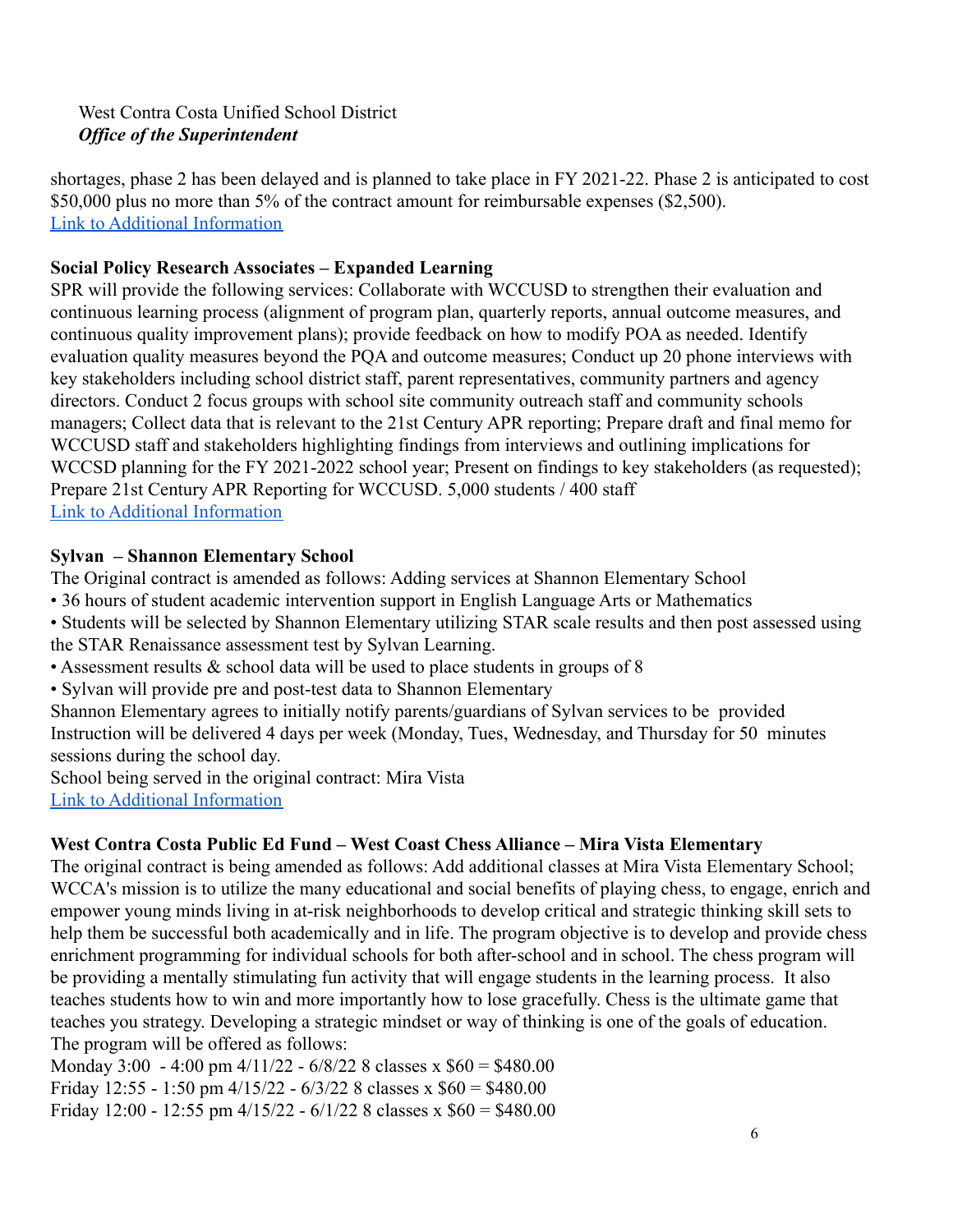#### [Link to Additional Information](https://drive.google.com/file/d/1KOibZ6FTctxJiflVNBEuOFUUDZwcJKg6/view?usp=sharing)

### **West Contra Costa Public Ed Fund – OAASA**

Freedom School includes five essential components: academic enrichment, family engagement, social action, intergenerational servant leadership, and nutrition/health. Richmond CDF Freedom School will serve k-8th grade students and all classes will be in small groups of ten students or less. The program is completely free, and students will receive two nutritious meals and a snack daily, as well as a book each week to keep and help build their home libraries. Freedom School aims to curb summer learning loss, enhance children's motivation to read, make them feel good about learning, and increase cultural knowledge and pride. Freedom School scholars engage in a research-based, multicultural Integrated Reading Curriculum that supports them and their families through five essential components: high-quality academic enrichment, parent and family development, Civic engagement and social action, Intergenerational servant leadership development and nutrition, health, and mental health. Each year, all Freedom Schools around the country choose a social justice topic to focus on throughout the summer and culminating in the National Day of Social Action. This focus on national and local social action encourages both youth and community organizing. The Freedom School program structure also included volunteers to serve as role models through daily read alouds and volunteers. This allowed students to interact with people from all walks of life who live in their local community and learn about various career paths- all centered around the importance of literacy. [Link to Additional Information](https://drive.google.com/file/d/1f-NlTauYfvyoA1MLelgU_KG4tTLI1o-s/view?usp=sharing)

#### **Thursday, April 21, 2022**

### **[How to Make AP STEM Classes More Diverse and Inclusive - Education Week](https://www.edweek.org/teaching-learning/how-to-make-ap-stem-classes-more-diverse-and-inclusive/2022/04)**

Two in 5 Black and Latino students say they want to go to college and have a passion for science, technology, engineering, and math (or STEM). But only about 3 percent of these students are enrolled in Advanced Placement STEM courses such as AP Biology, AP Chemistry and AP Physics I. A [new report](https://edtrust.org/resource/why-are-black-and-latino-students-shut-out-of-ap-stem-courses/) found a solution to ensuring more Black and Latino students have access to these courses involves more than rethinking enrollment criteria.

The trusted adult system has also worked at Pinole Valley High School in Pinole, Calif., which offers an IB program instead of AP courses. The school, which is predominantly Latino, switched from AP to IB only a few years ago in part to provide more rigorous course offerings to students, including the opportunity to graduate with both a high school and IB diploma by completing a full two-year multi-disciplinary IB program, said Principal Kibby Kleiman.

### **Wednesday, April 20, 2022**

**[Contra Costa County School Districts Name Top Educators for 2022-23](https://eastcountytoday.net/contra-costa-county-school-districts-name-top-educators-for-2022-23/) | East County Today** Nineteen educators in Contra Costa County have been named their school districts' teacher of the year. With that distinction, they represent the nearly 8,600 teachers teaching in Contra Costa County public schools and community colleges. Eligible teachers have also submitted their applications to be considered for the 2022-2023 Contra Costa County Teachers of the Year which is organized by the Contra Costa County Office of Education (CCCOE). This marks the 50th Anniversary of the Contra Costa County Teachers of the Year Program. This year's theme is 50 Years of Teaching Excellence.

- **Luis F. Chacon**, West Contra Costa Unified School District, Richmond High School
- **Nashon Williams**, West Contra Costa Unified School District, Lovonya DeJean Middle School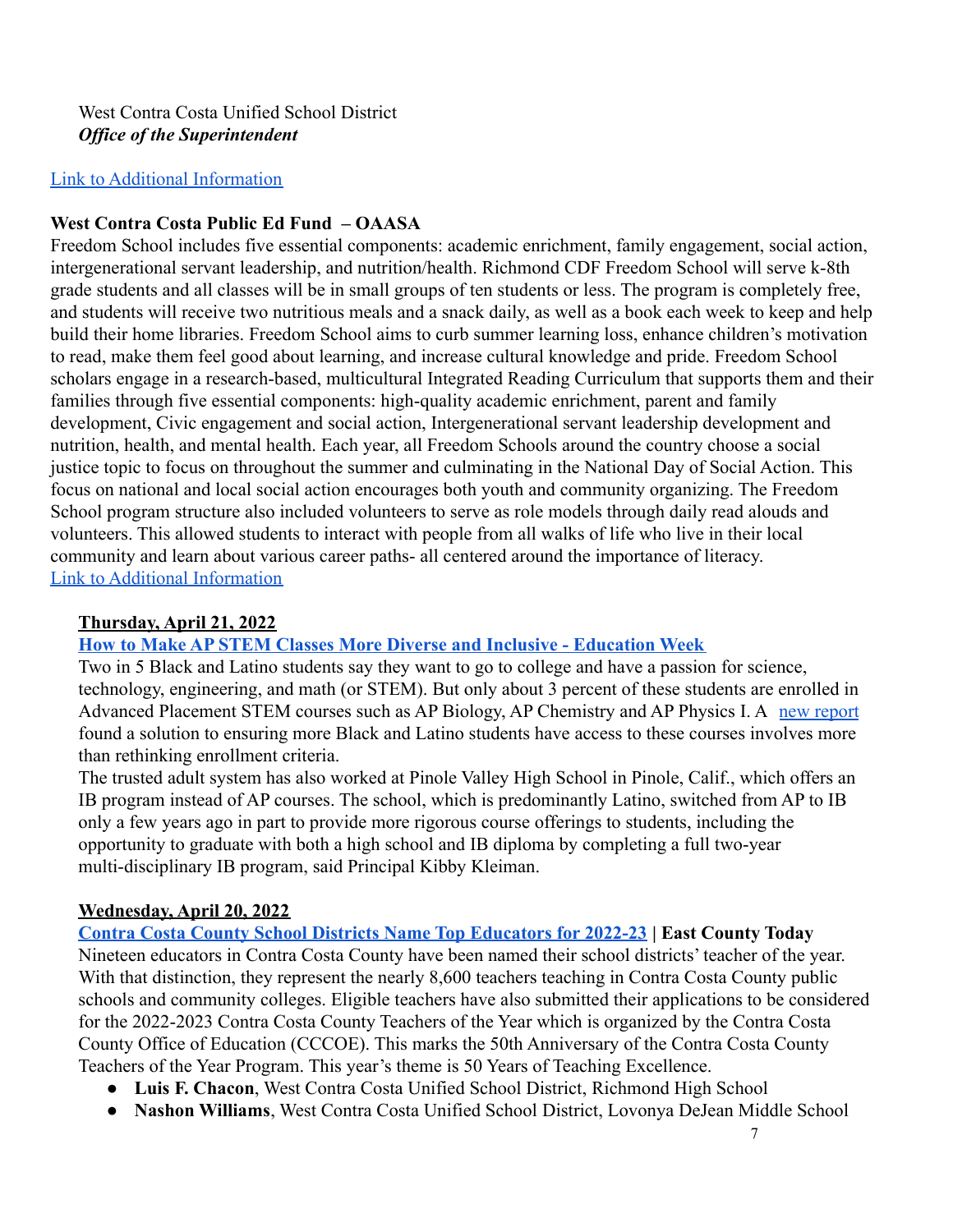## **[WCCUSD superintendent 'Community Meet & Greet' set for CoBiz | Richmond Standard](https://richmondstandard.com/richmond/2022/04/20/wccusd-superintendent-community-meet-greet-set-for-cobiz/)**

West Contra Costa Unified School District (WCCUSD) Superintendent Dr. Kenneth Chris Hurst will sit down for a "Community Meet & Greet" Sat., April 23 at Noon at [CoBiz Richmond](https://www.cobizrichmond.com/), Inc., 1503 Macdonald Ave. in downtown Richmond.

The free event, which is sponsored by Richmond's Soulful [Softball Sunday](https://www.facebook.com/groups/368963800369248/), welcomes students, parents, staff and community members to a panel discussion moderated by Berkeley Unified School District (BUSD) Board President Ka'Dijah Brown.

# **[Vallejo High badminton team falls to Hercules - Times-Herald](https://www.timesheraldonline.com/2022/04/20/vallejo-high-badminton-team-falls-to-hercules)**

The Vallejo High badminton team fell to Hercules 10-7 on Tuesday in Tri-County Athletic League play. In boys singles, Ruben Dapililla beat Justin Sayasinh 21-16, 21-19; John Paul Gutierrez beat Collin Kuang 21-11, 21-9; Reynard Nevada knocked off Carter Munios 21-16; 22-20. Ricky Dumag Jr. beat Jadon Melurio 14-21, 21-11, 21-14.

In boys doubles, the teams of Gutierrez/Ruben Dapikilla (21-14, 21-11); Rodonel Escobar/Brandon Palting (18-21, 23-21, Hercules forfeited the third set) and Kyle Mabasa/Christian Cagampang (21-19, 21-13) all won.

# **Tuesday, April 19, 2022**

### **[Prep roundup: Ashley lifts Santa Teresa over Monte Vista Christian - The Mercury News](https://www.mercurynews.com/2022/04/19/high-school-roundup-brandon-ashley-3-hits-4-rbis-propels-santa-teresa-past-monte-vista-christian/) Softball**

No. 12 Pinole Valley 5, Las Lomas 0

Kailani Tatro struck out 16 in a four-hitter and had three hits as Pinole Valley defeated visiting Las Lomas in a non-league game. Aneesa Brewer drove in two runs for the Spartans, who improved to 15-2. Las Lomas fell to 7-5

### **[WCCUSD Office of African American Student Achievement seeks social work interns](https://richmondstandard.com/richmond/2022/04/19/wccusd-office-of-african-american-student-achievement-seeks-social-work-interns/) | Richmond Standard**

The West Contra Costa Unified School District's (WCCUSD) Office of African American Student Achievement (OAASA) and the Positive School Climate department are seeking social work interns to work primarily with Black/African American children and their families.

"This is an exciting opportunity to support children with their academic and socio-emotional needs," according to district officials.

# **Monday, April 18, 2022**

### **[Hercules High's Sam Umozurike named to Academic All-America Team | Richmond Standard](https://richmondstandard.com/sports/2022/04/18/hercules-highs-sam-umozurike-named-to-academic-all-america-team/)**

Hercules High junior Sam Umozurike is a big contributor both on the football field and within the classroom. That's why Umozurike was among 100 high school football players in California to be named as the 2021 Academic All-America Team by High School [Football America](https://highschoolfootballamerica.com/), which is hosting its second annual iteration of the recognition, powered by [scoutSMART.](https://www.scoutsmartrecruiting.com/high-school-coaches) To be considered for the 2021 Academic All-America Team, a player has to be a contributing member of a varsity football program in 2021 and have a minimum GPA of 3.5 on a 4.0 scale.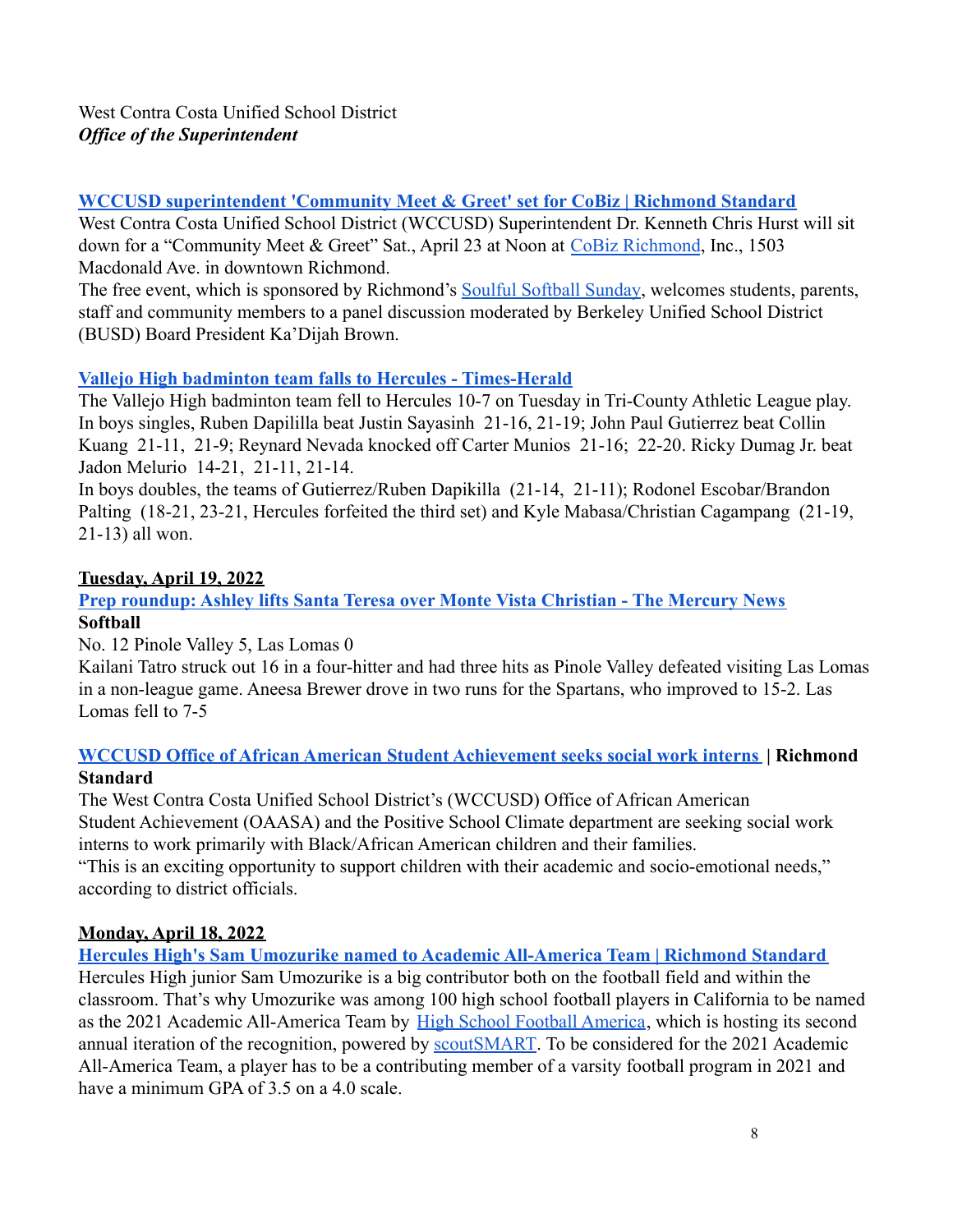#### **[Baseball's Bay Area-bred heroes: Players who got their start here have left a huge imprint on …](https://www.mercurynews.com/2022/04/17/baseballs-bay-area-bred-heroes-players-who-got-their-start-here-have-left-a-huge-imprint-on-the-game/)| Mercury News**

The words were delivered more than 30 years ago on a movie set in an Iowa cornfield. But they resonate just as deeply today. "America has rolled by like an army of steamrollers. It has been erased like a blackboard, rebuilt and erased again. But baseball has marked the time,'' James Earl Jones' character, Terrence Mann, told Kevin Costner's Ray Kinsella during their climactic scene in the iconic 1989 movie "Field of Dreams."

#### **Ernie Broglio (El Cerrito)**

He was a 20-game winner with the Cardinals in 1960, but the El Cerrito High product is best known for being the guy the Cubs got for future Hall of Famer Lou Brock in one of the most lopsided trades in MLB history. Broglio won seven more games before shoulder injuries ended his career.

#### **Cal/OSHA Summary of Investigations - Michael Booker/Luis Freese**

Cal/OSHA has completed inspections initiated by complaints and referrals at nine sites throughout the District. The investigation completed at the Nutrition Center determined that no violation has been found as a result of the inspection. A general violation has been cited at the eight school sites, including Bayview ES, Downer ES, Ford ES, King ES, Stege ES, Hercules MS, Hercules HS, and Kennedy HS.

The general violation citation is Title 8 CCR Section 3205 (c)(3)(B). COVID-19 Prevention. Cal/OSHA found that prior to and during the course of the inspection, the employer failed to provide written notification within one business day of the time the employer knew or should have known of several COVID-19 cases occurring on and around August 2021 through January 2022, which may include the following instances:

Instance #1: The employer failed to give written notice to all employees that included the cleaning and disinfection plan required by Labor Code section 6409.6(a)(4) in a form readily understandable by employees, that people at the worksheet may have been exposed to COVID-19  $[(c)(3)(B)3.]$ 

Instance #2: The employer failed to provide notice required by Labor Code section 6409.6(a)(2) and © to the authorized representative of the employees at the school during the high-risk exposure period.  $[(c)(3)(B)4.]$